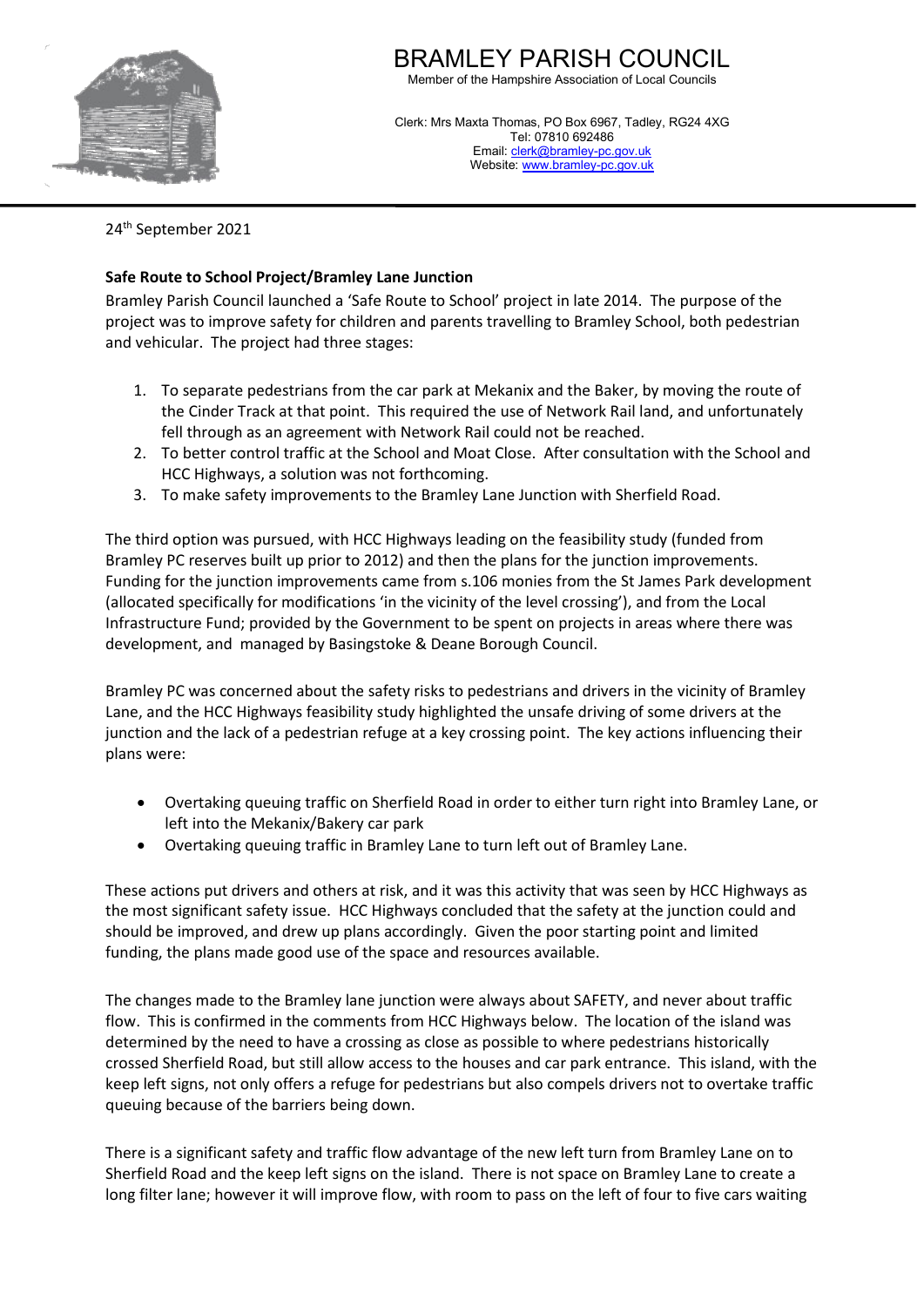to turn right. It is hoped that the layout and position of the right turn lane will deter traffic waiting further back, wanting to turn left on to the C32, from overtaking waiting vehicles. The Parish Council has noted that stationary vehicles adjacent to the island block the pedestrian route. HCC Highways will look into this as part of a review, along with monitoring of the junction to observe behaviour of all road users.

Bramley Parish Council has had many discussions over the years with Hampshire county Council over a number of issues and possible solutions for the main road through Bramley (the C32). These have included various traffic light crossing points, and width and weight restrictions. However, there has been no appetite for these, since such restrictions would result in increased traffic on the A33 and A340 and further exacerbate the limitations of these routes to deal with the growing traffic volumes around Basingstoke.

Another factor restricting traffic flow is the location of the village shop. It's location was dictated in quieter times. Parking at the shop not only restricts traffic flow but also endangers pedestrians. Again, there is no appetite demonstrated by the authorities to restrict parking on the pavements or put time limits on the Jibbs Meadow car park. The shop owners will not use smaller delivery vehicles nor reschedule delivery times. For now, there is little to be done.

In summary, the main concern appears to be traffic flow on the C32, which is a narrow winding poorly maintained road at best. With traffic calming, the shop, the level crossing, no significant car parks, many junctions and private drives accessing the road, and no vehicle weight or width restrictions, there is little that can be done to improve traffic flow. The new layout has not made the flow worse but rather it makes it safer by having a more recognisable crossing point and refuge, with dangerous overtaking practises now made an enforceable traffic offence. Over time many pedestrians and drivers will shift their thinking and actions. Regrettably, a few will not but as it is now an offence to overtake at the crossing point, this should act as a deterrent, especially when caught.

Bramley Parish Council

**Below are statements from the Hampshire Highways Department:**

- The scheme aims to improve pedestrian safety. It does not aim to improve the flow of east-west traffic on Sherfield Road, nor does it significantly alter it from its previous situation (except for left turners out of Bramley Lane).
- The Highways department will monitor the issue of drivers passing on the wrong side of the keep left sign [displayed at the ends of the island], those doing this now will be **committing an enforceable traffic offence.** During the scheme review period we can gather data to support a case for targeted police presence/enforcement.
- Clearly the railway crossing is the primary cause of delay, money spent on solutions to accelerate vehicles through the crossing when the barriers are lifted will achieve little overall benefit in journey time saving or reducing congestion, however it may be expected to increase risk to other road users and also detract from the village environment.
- Traffic lights to solely control pedestrian movements are not an option in the UK, therefore any controlled pedestrian crossing would need to also control the